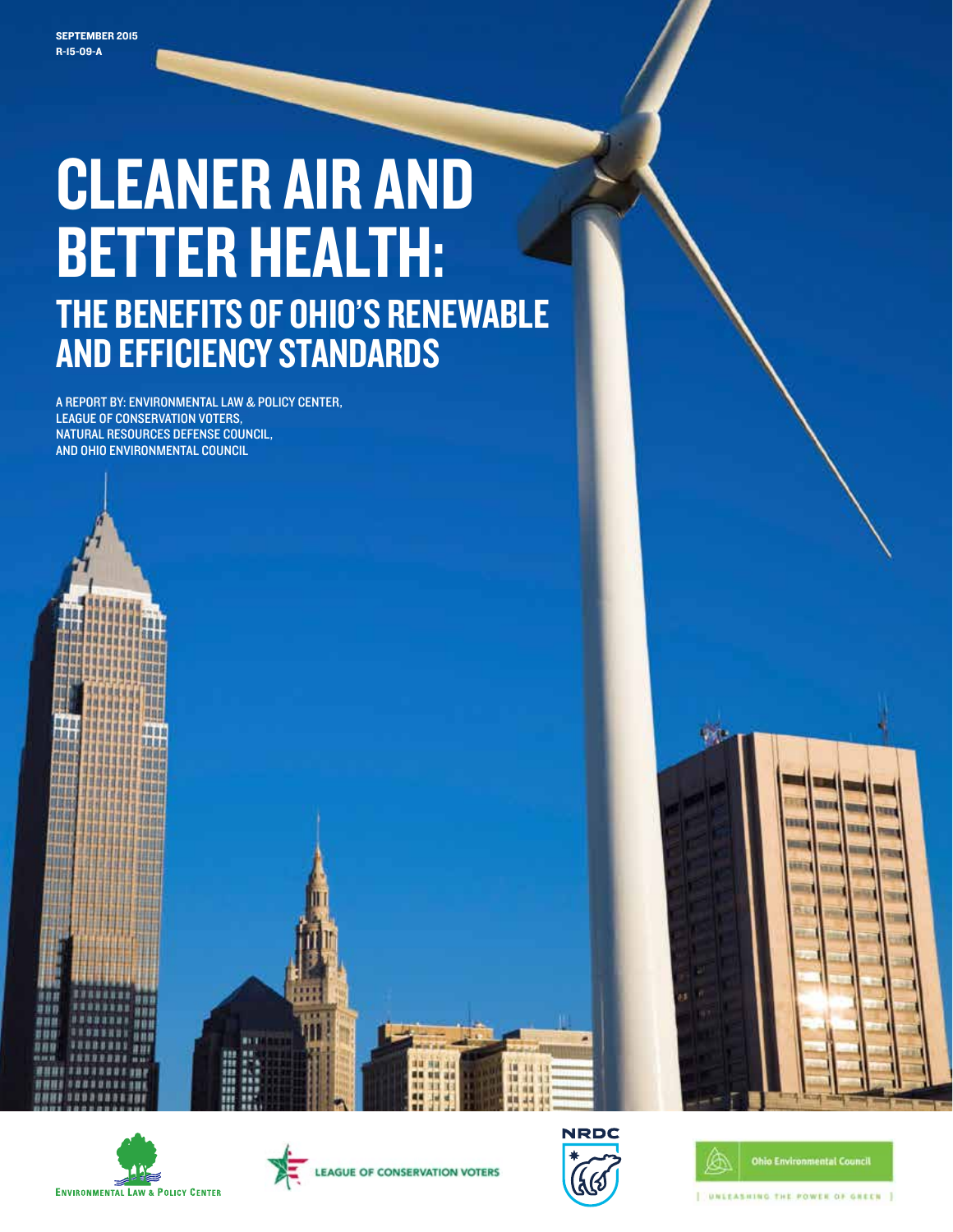### Acknowledgments

This paper was made possible through the generous time and efforts of Conrad Schneider of the Clean Air Task Force and David Schoengold of MSB Energy Associates. The authors gratefully acknowledge the review comments of Starla Yeh, Kevin Steinberger, and Tina Swanson of the Natural Resources Defense Council and Tracy Sabetta of the Moms Clean Air Force. Last, we would like to thank Mary Heglar of the Natural Resources Defense Council for the publication design.

#### About Environmental Law & Policy Center

The Environmental Law & Policy Center is the Midwest's leading public interest environmental legal advocacy organization. We develop strategic campaigns to protect natural resources and improve environmental quality. Our multi-disciplinary staff employs teamwork approaches using legal, economic, and public policy tools to produce successes that improve our environment and economy.

#### About League Of Conservation Voters

LCV works to turn environmental values into national, state and local priorities. LCV works on the national and state level to advocate for sound environmental laws and policies, hold elected officials accountable for their votes and actions, and elect pro-environment candidates who will champion our priority issues.

#### About NRDC

The Natural Resources Defense Council is an international nonprofit environmental organization with more than 1.4 million members and online activists. Since 1970, our lawyers, scientists, and other environmental specialists have worked to protect the world's natural resources, public health, and the environment. NRDC has offices in New York City, Washington, D.C., Los Angeles, San Francisco, Chicago, Montana, and Beijing. Visit us at nrdc.org.

#### About Ohio Environmental Council

The mission of the Ohio Environmental Council is to secure healthy air, land, and water for all who call Ohio home. Using legislative initiatives, legal action, scientific principles, and statewide partnerships, the Ohio Environmental Council advocates for a healthier, more sustainable Ohio.

*NRDC Chief Communications Officer:* Lisa Benenson *NRDC Deputy Director of Communications:* Lisa Goffredi *NRDC Policy Publications Director:* Alex Kennaugh *Design and Production:* www.suerossi.com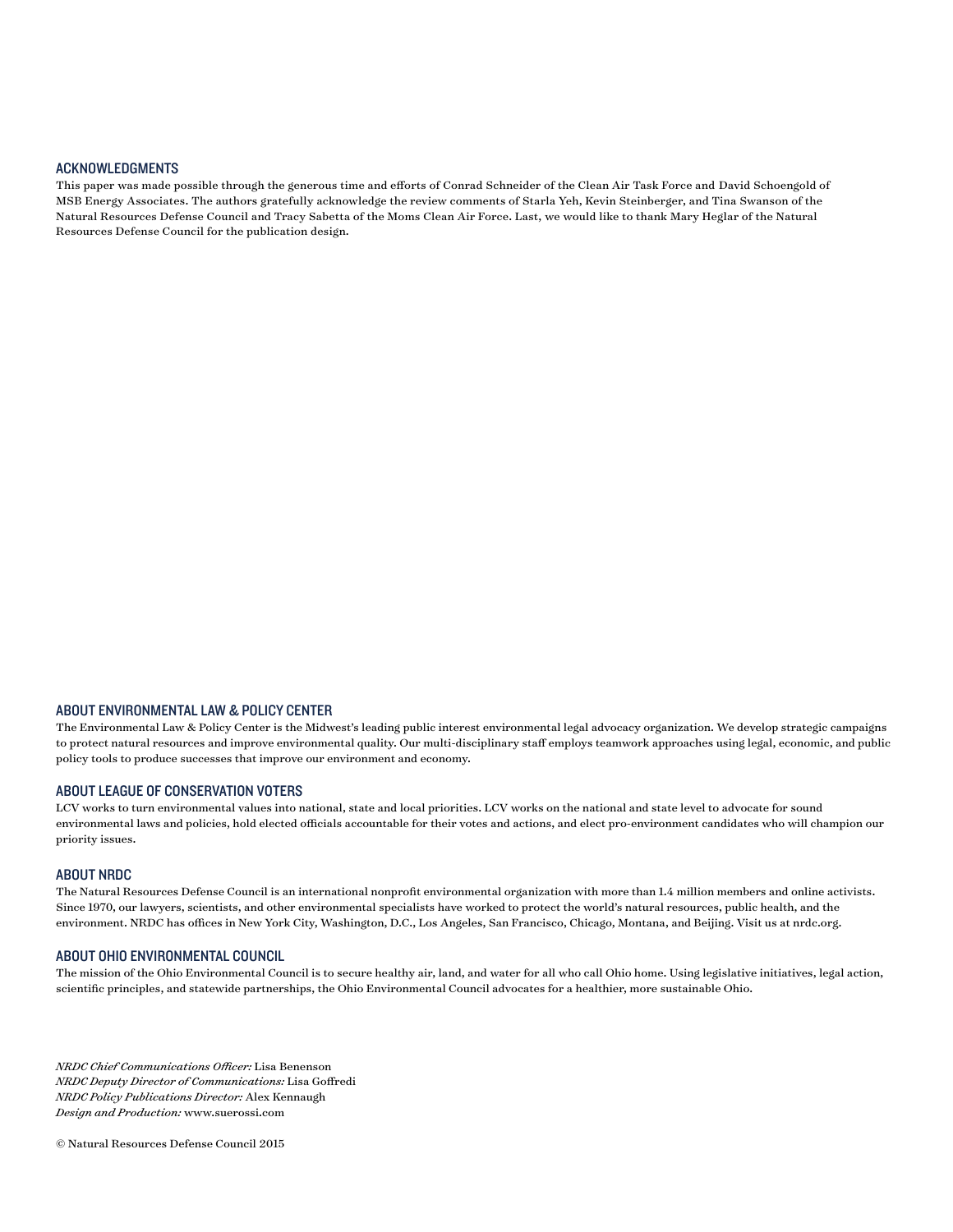## **I. BACKGROUND**

In 2014, Ohio Senate Bill 310 suspended Ohio's Energy Efficiency Resource Standard (EERS) and Renewable Portfolio Standard (RPS) (collectively referred to as the "clean energy standards") for two years and created an Energy Mandates Study Committee (EMSC) to examine the costs and benefits of these policies.<sup>1</sup> The legislation charged the EMSC with producing a report for the Ohio General Assembly and the governor by September 30, 2015. The committee is required to gather information and make recommendations to the legislature on eight specific criteria, including: An assessment of the environmental impact of the renewable energy, energy efficiency, and peak demand reduction mandates on reductions of greenhouse gas and fossil fuel emissions. 2

The current report has been produced to inform the EMSC's evaluation of the public health and environmental effects of using renewable energy and energy efficiency resources to displace electric generation from fossil fuels like coal and natural gas.

In short, resuming Ohio's energy efficiency and renewables standards by 2017 and maintaining them through the end of the next decade (2029) will displace generation from coal-fired power plants and reduce the particulate matter pollution these plants cause. Therefore, resuming the

standards will significantly reduce the public health effects associated with fossil fuel generation: *averting thousands of premature deaths, hospital admissions, asthma-related emergency room visits, and heart attacks; avoiding tens of thousands of asthma attacks; and saving hundreds of thousands of lost work days*. Reinstating the energy efficiency and renewables standards will also generate environmental benefits by reducing carbon emissions from Ohio's electric power fleet, a greenhouse gas and significant contributor to climate change.

### **Reinstating Ohio's Energy Efficiency and** *Renewable Energy Standards Would in 2017 Help Avoid:*

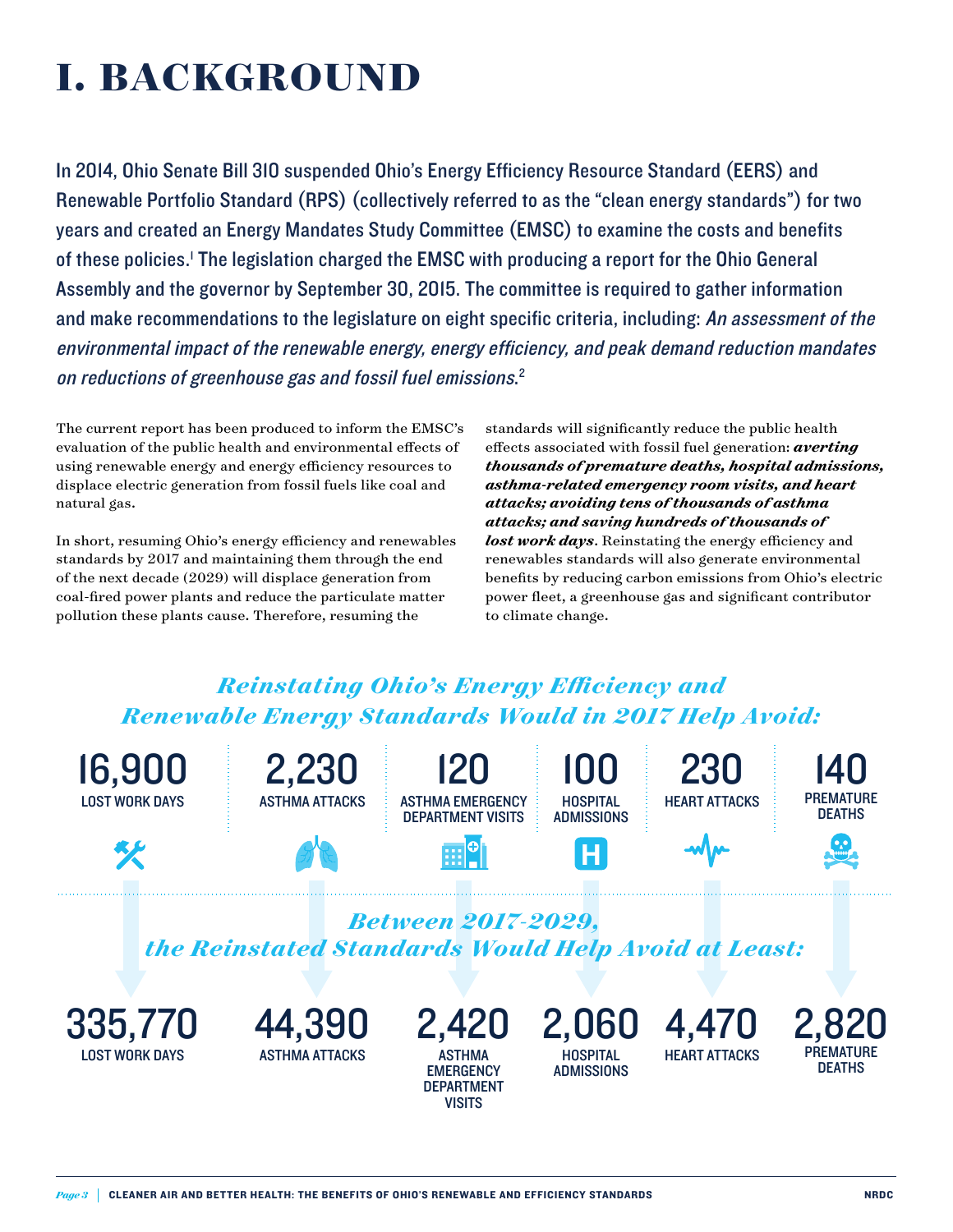Fossil fuel–fired power plants, and especially coal plants, emit pollutants that are harmful to human health, including particulate matter.3 These emissions are related to increased frequency and severity of asthma attacks and other respiratory diseases and are known to contribute to heart attacks, cardiovascular diseases, and premature deaths.4 Replacing fossil generation with cleaner energy sources can significantly reduce these negative health effects.

While this report does not specifically address toxic air emissions, coal plants also produce pollutants such as mercury, lead, polycyclic aromatic hydrocarbons, and acid gases, which can cause cancer, harm the developing nervous systems of children, and pose other human health hazards.<sup>5</sup> Using efficiency and renewable resources to displace electric generation from coal plants will yield significant co-benefits for the public—beyond those described in this report—by reducing these toxic air pollutants.6

Finally, fossil fuel combustion produces carbon pollution that contributes significantly to a warming global climate, $7$ a trend that is already having adverse impacts in Ohio. For example, extreme rainfall events have become nearly 50 percent more frequent in Ohio over the past 60 years.<sup>8,9</sup> These heavy rains not only increase the risk of flooding, the second deadliest of all weather-related hazards in the nation, but can also lead to drinking water contamination.<sup>10,11</sup> Ohioans are experiencing this firsthand as increasingly intense rainfall events contribute to now-frequent toxic algae blooms in Lake Erie.12,13 Transitioning away from fossil generation will be a key step in mitigating the worst environmental effects of climate change in the coming years.

These problems are of particular concern in Ohio. Prior to the establishment of the state's clean energy standards, Ohio relied almost exclusively on fossil fuels to generate electricity, with coal accounting for 85 percent of its electric power in 2008.14 Despite some progress made over the past six years in transitioning to cleaner energy sources, coalfired power plants still provided 67 percent and natural gas plants 18 percent of Ohio's electricity in 2014.15 Ohio's power plants are among the largest emitters of carbon pollution of all state generation fleets in the nation.<sup>16</sup>

# **II. METHODS**

The public health findings described in this report were generated by converting Ohio's EERS and RPS targets into quantitative environmental benefits and reduced public health effects using the Clean Power Plan Compliance Tool (M.J. Bradley and Associates) and the Powerplant Impact Evaluator (PIE) model, the latter of which incorporates the same peer-reviewed methodology used by the U.S. Environmental Protection Agency.<sup>17,18</sup>

The analyses were conducted in two parts. First, to measure the environmental effects of the EERS and RPS, the M.J. Bradley model was used to project the annual changes in fossil generation that would result if Ohio reinstated the EERS and RPS in 2017 and implemented these policies through 2029, relative to 2012 levels. To provide a conservative range of results across different assumptions, two scenarios were modeled. In one scenario, each incremental megawatt hour (MWh) of renewable energy and energy efficiency generation displaces 0.6 MWh of coal generation (i.e., 1:0.6 displacement), with the remaining  $0.4$  MWh displacing natural gas-fired generation.<sup>19</sup> The other scenario is even more conservative, with each MWh of renewable energy and energy efficiency displacing 0.4 MWh of coal (1:0.4). The corresponding carbon pollution reductions that would result from full implementation of the clean energy standards were then calculated under each of these two scenarios.

Second, the Clean Air Task Force (CATF) used the PIE model to convert the M.J. Bradley results into avoided health effects from the displacement of fossil generation with cleaner sources of electricity.

Further detail on the methodology is provided in Appendix A.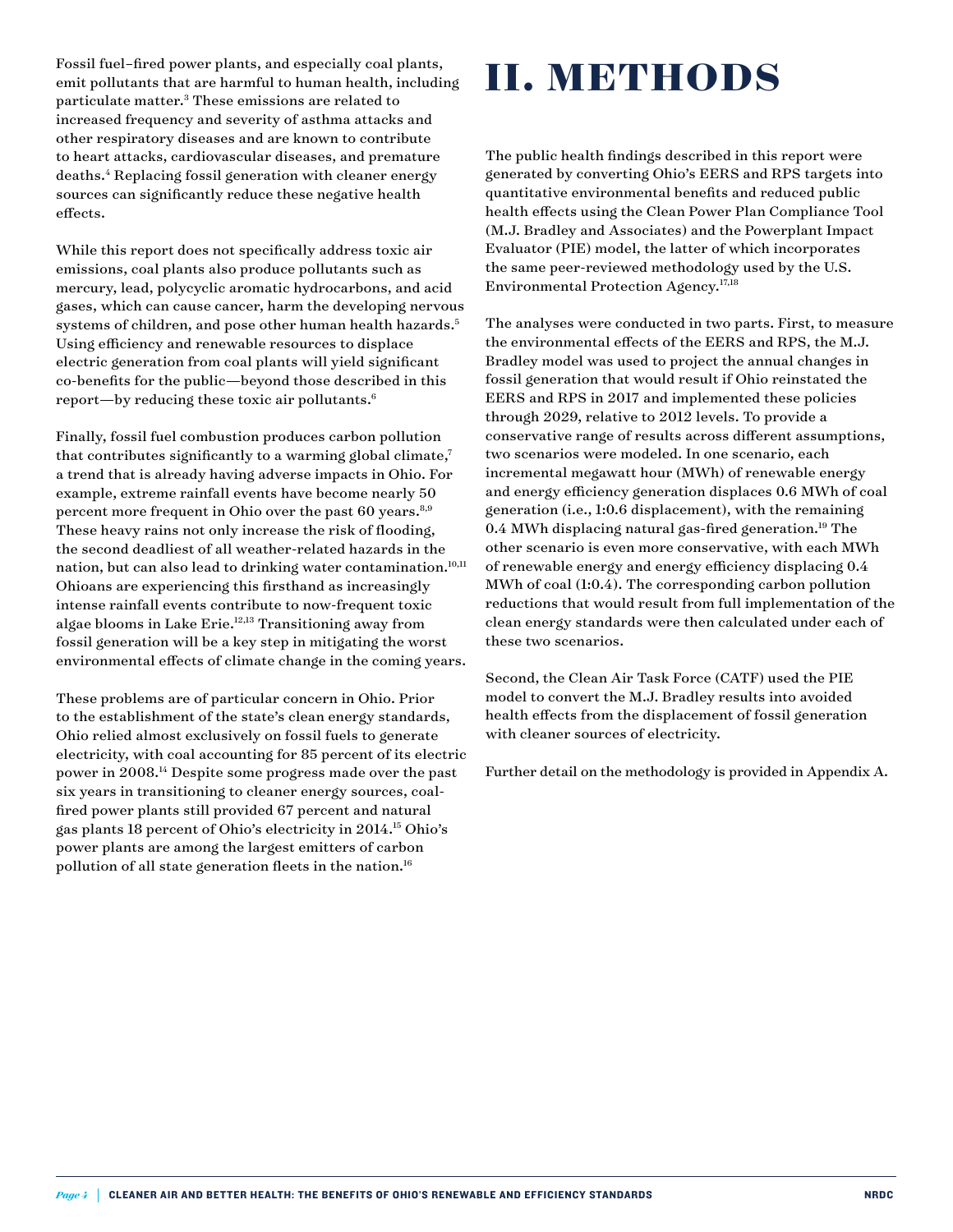### **III. FINDINGS**

This report quantifies the specific avoided public health effects that would result from reinstating Ohio's RPS and EERS through at least 2029.

In the seven years since their passage, Ohio's clean energy standards have reduced pollution and helped avert adverse public health effects by replacing coal-fired generation and by decreasing overall electricity demand, which further reduces coal generation. The two-year freeze imposed by Senate Bill 310 stalled that progress. However, allowing the standards to resume in 2017 will put Ohio back on track to achieving substantial decreases in harmful pollution through a transition to clean energy.

We find that, along with other planned changes to Ohio's electricity mix, restoring the EERS and RPS by  $2017$  would: $20$ 

- In 2017 alone (with the freeze lifted), reduce particulate matter pollution enough to prevent at least 16,900 lost work days, 2,230 asthma attacks, 120 asthma emergency department visits, 100 hospital admissions, 230 heart attacks, and at least 140 premature deaths;
- n Prevent at least 335,770 lost work days, 44,390 asthma attacks, 2,420 asthma emergency department visits, 2,060 hospital admissions, 4,470 heart attacks, and at least 2,820 premature deaths in total between 2017 and 2029; and
- Reduce Ohio's annual carbon pollution by about  $10$ million tons between 2017 and 2029—equivalent to avoiding emissions from the annual electricity consumption of 1 million homes.<sup>21</sup>

By allowing Ohio's clean energy standards to resume in full by 2017, the Ohio legislature will protect thousands of people—particularly vulnerable populations such as children and the elderly—from premature deaths, heart attacks, emergency room visits, asthma attacks, and lost work days.<sup>22</sup>

It is also notable that the environmental benefits of reduced carbon pollution would help Ohio satisfy the Clean Power Plan, which was finalized by the U.S. Environmental Protection Agency on August 3, 2015.<sup>23</sup> These limits give states flexibility and discretion to design a customized plan that capitalizes on each state's own energy mix and policy goals. With this flexibility, Ohio has the option to incorporate renewable energy and energy efficiency into its strategy to reduce carbon emissions. Recent analysis indicates that by lifting the freeze on Ohio's clean



energy standards, along with other planned changes to its power sector, the state would dramatically reduce its carbon emissions and meet its Clean Power Plan limit.<sup>24</sup> Moreover, prior analysis of the proposed Clean Power Plan indicates that relying on the EERS and RPS can help Ohio cost-effectively reduce carbon emissions while lowering electricity bills for Ohioans.<sup>25</sup>

On the next page are detailed findings of the health effects projected to occur when fossil generation in Ohio is displaced, under two scenarios. As described above, scenario 1 conservatively assumes that each MWh of renewable energy and energy efficiency generation displaces 0.6 MWh of coal. Scenario 2 is even more conservative and assumes that each MWh of renewable energy and energy efficiency displaces 0.4 MWh of coal. It is important to note that neither situation eliminates coal from Ohio's resource mix. Rather, each scenario reduces coal generation proportionately as more renewable energy and energy efficiency enter the system.

As shown in Tables 1 and 2, resuming the EERS and RPS in full by 2017 would yield significant benefits by avoiding the harmful public health effects of fossil fuel generation, with these benefits increasing each year as the state's clean energy standards ramp up. This is true under both scenarios considered.

Ohio's clean energy standards can also substantially reduce the carbon pollution associated with the state's power sector. Carbon emissions reductions from Ohio's fossil fuel– fired power plants will generate environmental benefits by reducing a key greenhouse gas that contributes to climate change.26 Further information is provided in Appendix A demonstrating the significant downward trajectory of carbon emissions between 2017 and 2029 under both coal displacement scenarios analyzed.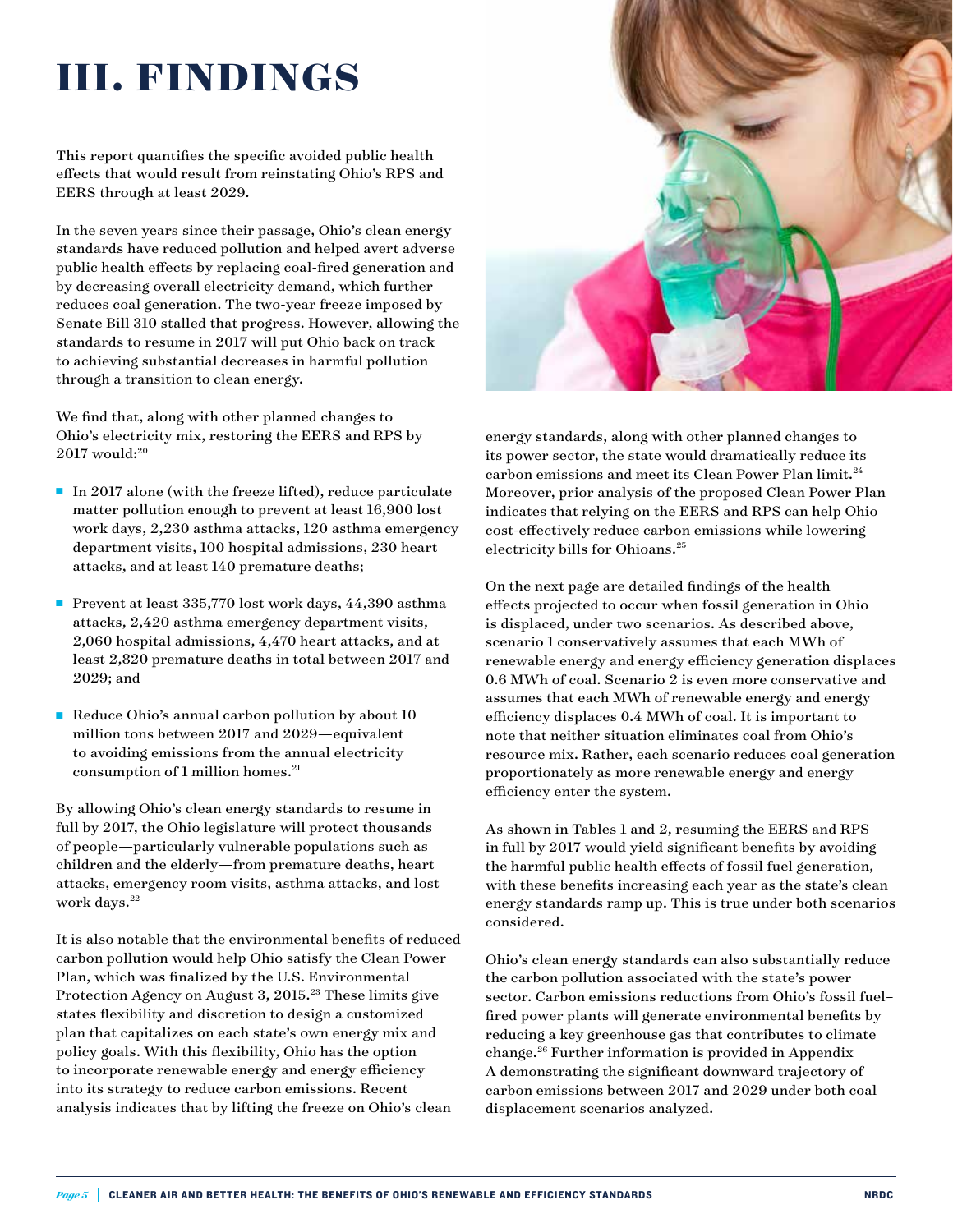| Table I: Avoided Health Impacts-Scenario I<br>(I MWh: 0.6 MWh Coal Displacement) |                  |                                      |                         |                      |                       |                       |  |  |  |  |
|----------------------------------------------------------------------------------|------------------|--------------------------------------|-------------------------|----------------------|-----------------------|-----------------------|--|--|--|--|
|                                                                                  | <b>Mortality</b> | <b>Hospital</b><br><b>Admissions</b> | <b>Asthma ER Visits</b> | <b>Heart Attacks</b> | <b>Asthma Attacks</b> | <b>Lost Work Days</b> |  |  |  |  |
| 2017                                                                             | 140-370          | 100                                  | 120                     | 230                  | 2,230                 | 16,900                |  |  |  |  |
| 2018                                                                             | 160-410          | 120                                  | 140                     | 250                  | 2,510                 | 19,040                |  |  |  |  |
| 2019                                                                             | $180 - 460$      | 130                                  | 150                     | 280                  | 2,800                 | 21,170                |  |  |  |  |
| 2020                                                                             | 200-520          | 150                                  | 170                     | 320                  | 3,190                 | 24,120                |  |  |  |  |
| 2021                                                                             | 210-530          | 150                                  | 180                     | 330                  | 3,270                 | 24,760                |  |  |  |  |
| 2022                                                                             | $210 - 550$      | 160                                  | 180                     | 340                  | 3,360                 | 25,390                |  |  |  |  |
| 2023                                                                             | 220-560          | 160                                  | 190                     | 350                  | 3,440                 | 26,030                |  |  |  |  |
| 2024                                                                             | 220-570          | 160                                  | 190                     | 350                  | 3,530                 | 26,660                |  |  |  |  |
| 2025                                                                             | 230-590          | 160                                  | 200                     | 360                  | 3,610                 | 27,300                |  |  |  |  |
| 2026                                                                             | 250-630          | 180                                  | 210                     | 390                  | 3,870                 | 29,290                |  |  |  |  |
| 2027                                                                             | 250-650          | 190                                  | 220                     | 400                  | 3,990                 | 30,170                |  |  |  |  |
| 2028                                                                             | 270-690          | 190                                  | 230                     | 430                  | 4,240                 | 32,070                |  |  |  |  |
| 2029                                                                             | 280-710          | 210                                  | 240                     | 440                  | 4,350                 | 32,870                |  |  |  |  |
| <b>Total</b>                                                                     | 2,820-7,240      | 2,060                                | 2,420                   | 4,470                | 44,390                | 335,770               |  |  |  |  |

### Table 2: Avoided Health Impacts—Scenario 2

| (I MWh:0.4 MWh Coal Displacement) |                  |                                      |                         |                      |                       |                       |  |  |  |  |
|-----------------------------------|------------------|--------------------------------------|-------------------------|----------------------|-----------------------|-----------------------|--|--|--|--|
|                                   | <b>Mortality</b> | <b>Hospital</b><br><b>Admissions</b> | <b>Asthma ER Visits</b> | <b>Heart Attacks</b> | <b>Asthma Attacks</b> | <b>Lost Work Days</b> |  |  |  |  |
| 2017                              | 140-370          | 100                                  | 120                     | 230                  | 2,230                 | 16,900                |  |  |  |  |
| 2018                              | 160-410          | 120                                  | 140                     | 250                  | 2,510                 | 19,040                |  |  |  |  |
| 2019                              | 180-460          | 130                                  | 150                     | 280                  | 2,800                 | 21,170                |  |  |  |  |
| 2020                              | 200-520          | 150                                  | 170                     | 320                  | 3,190                 | 24,120                |  |  |  |  |
| 2021                              | 210-530          | 150                                  | 180                     | 330                  | 3,270                 | 24,760                |  |  |  |  |
| 2022                              | $210 - 550$      | 160                                  | 180                     | 340                  | 3,360                 | 25,390                |  |  |  |  |
| 2023                              | 220-560          | 160                                  | 190                     | 350                  | 3,440                 | 26,030                |  |  |  |  |
| 2024                              | 220-570          | 160                                  | 190                     | 350                  | 3,530                 | 26,660                |  |  |  |  |
| 2025                              | 230-590          | 160                                  | 200                     | 360                  | 3,610                 | 27,300                |  |  |  |  |
| 2026                              | 230-600          | 180                                  | 200                     | 370                  | 3,700                 | 27,930                |  |  |  |  |
| 2027                              | 240-610          | 180                                  | 210                     | 380                  | 3,770                 | 28,490                |  |  |  |  |
| 2028                              | 240-630          | 180                                  | 210                     | 390                  | 3,850                 | 29,130                |  |  |  |  |
| 2029                              | 250-640          | 180                                  | 210                     | 390                  | 3,930                 | 29,680                |  |  |  |  |
| <b>Total</b>                      | 2,730-7,040      | 2,010                                | 2,350                   | 4,340                | 43,190                | 326,600               |  |  |  |  |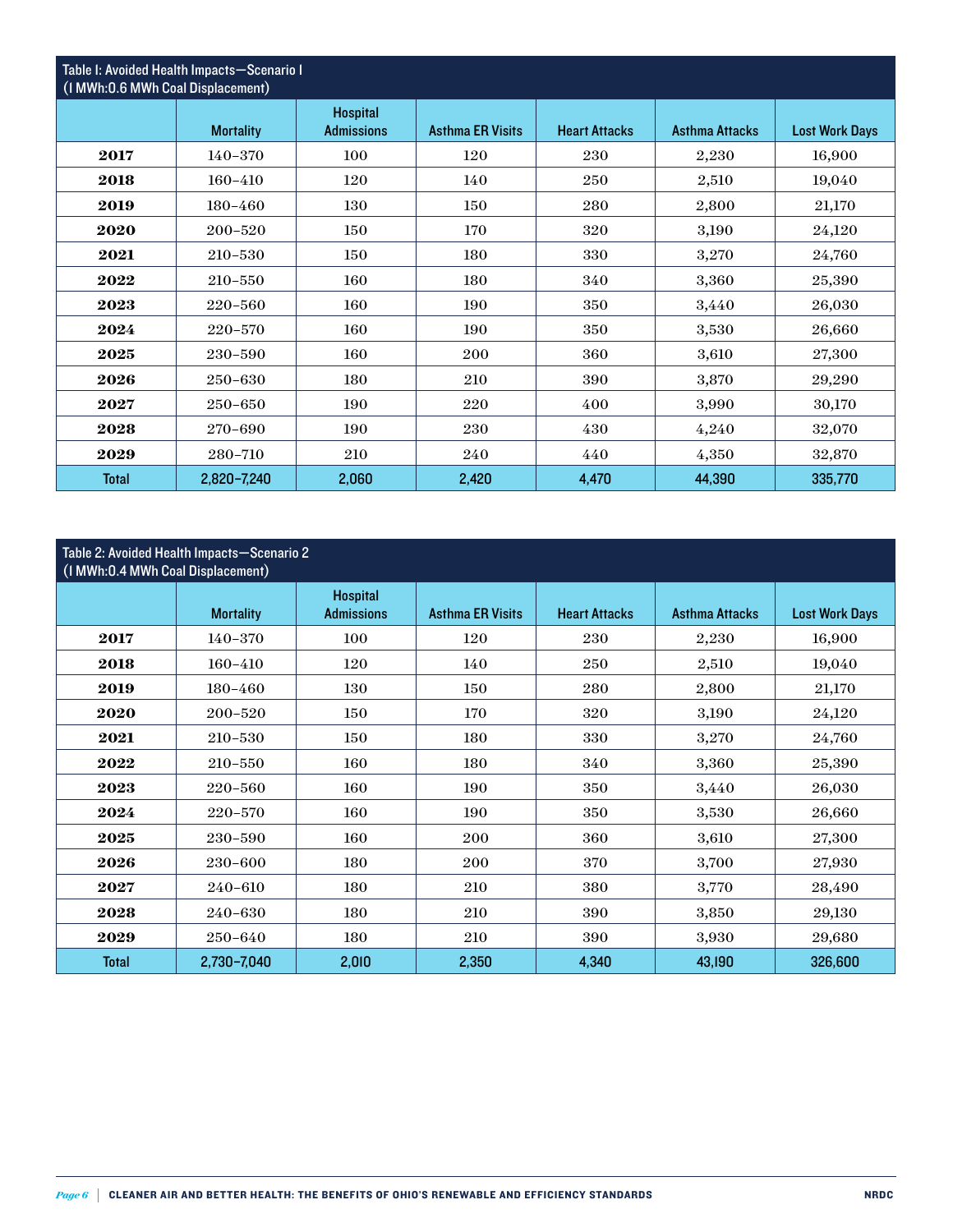# **IV. CONCLUSION**

Ohio is currently reviewing its clean energy policies and the EMSC will be making recommendations that determine the future of Ohio's energy landscape. These recommendations will presumably be based, at least in part, on the projected environmental and public health effects of deploying greater levels of energy efficiency and renewable energy.

Our analyses strongly suggest that reinstating Ohio's EERS and RPS by at least 2017 and implementing these policies in full through the next decade and a half would help the state shift to clean energy sources, reduce emissions of harmful pollutants, and decrease greenhouse gas emissions. As these findings demonstrate, Ohio's clean energy policies hold significant untapped potential to protect the environment and safeguard public health, particularly the health of children, pregnant women, the elderly, and other vulnerable populations, as well as those who work and play outdoors.

From the environmental and public health perspective, these policies are performing just as intended when they were first enacted in 2008. Delaying their reinstatement would only withhold these critical benefits from the people of Ohio.

### **ENDNOTES**

1 The standards were established by Ohio Senate Bill 221 (Schuler by Request, 127-GA), archives.legislature.state.oh.us/bills.cfm?ID=127\_SB\_221.

2 Temp Law , Section 4 (C) (7), page 35, archives.legislature.state.oh.us/BillText130/130\_SB\_310\_EN\_N.pdf

3 *See* Union of Concerned Scientists, "Environmental Impacts of Coal Power: Air Pollution," [http://www.ucsusa.org/clean\\_energy/coalvswind/c02c.html#.](http://www.ucsusa.org/clean_energy/coalvswind/c02c.html#.VeXqD_2FOzl) [VeXqD\\_2FOzl](http://www.ucsusa.org/clean_energy/coalvswind/c02c.html#.VeXqD_2FOzl); *see also* American Lung Association, State of the Air 2015, "Particle Pollution: Where Does Particle Pollution Come From?" [http://www.](http://www.stateoftheair.org/2015/health-risks/health-risks-particle.html#wheredoes) [stateoftheair.org/2015/health-risks/health-risks-particle.html#wheredoes](http://www.stateoftheair.org/2015/health-risks/health-risks-particle.html#wheredoes); U.S. Environmental Protection Agency (hereinafter EPA), "Clean Energy: Air Emissions," [www.epa.gov/cleanenergy/energy-and-you/affect/air-emissions.html](http://www.epa.gov/cleanenergy/energy-and-you/affect/air-emissions.html).

4 *See* EPA, "Six Common Air Pollutants," [www.epa.gov/airquality/urbanair.](http://www.epa.gov/airquality/urbanair) *See also* EPA, "Particle Pollution: Health," http://www.epa.gov/airquality/ particlepollution/health.html; American Lung Association, State of the Air 2015, "Particle Pollution: What Can Particles Do To Your Health?" http://www.stateoftheair.org/2015/health-risks/health-risks-particle.html#cando.

5 *See* EPA, "Clean Energy: Air Emissions." *See also* EPA, information on the health impacts of mercury, available at www.epa.gov/mercury/effects.htm; arsenic at www.epa.gov/ttnatw01/hlthef/arsenic.html; lead at www.epa.gov/airquality/lead; acid gases at www.epa.gov/acidrain; and polycyclic aromatic hydrocarbons at www.epa.gov/osw/hazard/wastemin/minimize/factshts/pahs.pdf.

6 Schwartz, J., et al., *Health Co-Benefits of Carbon Standards for Existing Power Plants*, Harvard University, Boston University, and Syracuse University, September 30, 2014, www.chgeharvard.org/sites/default/files/userfiles2/Health%20Co-Benefits%20of%20Carbon%20Standards.pdf.

7 EPA, "Clean Energy: Air Emissions," [www.epa.gov/cleanenergy/energy-and-you/affect/air-emissions.html.](http://www.epa.gov/cleanenergy/energy-and-you/affect/air-emissions.html)

8 Extreme rainfall is classified by identifying the 64 largest 1-day precipitation totals during the 64-year period of analysis. Madsen, T., and N. Willcox. When It Rains It Pours: Global Warming and the Increase in Extreme Precipitation from 1948 to 2011. Environment America Research & Policy Center, 2012.

9 Downer, C., et al., *2014 National Climate Assessment: Midwest*, U.S. Global Change Research Program, nca2014.globalchange.gov/report/regions/ midwest#intro-section-2.

10 Curriero, F.C., et al. "The Association Between Extreme Precipitation and Waterborne Disease Outbreaks in the United States, 1948–1994." *American Journal of Public Health* 91 (2001): 1194-1199.

11 Ashley, S.T., and W.S. Ashley. "Flood Fatalities in the United States." *Journal of Applied Meteorology and Climatology* 47 (2008): 805-818, journals.ametsoc.org/doi/pdf/10.1175/2007JAMC1611.1.

12 Ohio State University, "Climate Change Brings Mostly Bad News for Ohio: Big Algae Bloom in Lake Erie, Very Dry 2015 Forecast," Science Daily, May 20, 2014, [www.sciencedaily.com/releases/2014/05/140520120135.htm;](http://www.sciencedaily.com/releases/2014/05/140520120135.htm) National Oceanic and Atmospheric Administration, "NOAA, partners predict severe harmful algal bloom for Lake Erie: Heavy June rains causing heavy nutrient runoff into lake basin," July 9, 2015, [www.noaanews.noaa.gov/](http://www.noaanews.noaa.gov/stories2015/20150709-noaa-partners-predict-severe-harmful-algal-bloom-for-lake-erie.html) [stories2015/20150709-noaa-partners-predict-severe-harmful-algal-bloom-for-lake-erie.html.](http://www.noaanews.noaa.gov/stories2015/20150709-noaa-partners-predict-severe-harmful-algal-bloom-for-lake-erie.html)

13 Troy, Tom, "Mayor Collins Speaks on Toledo Water Crisis at Great Lakes Gathering," Toledo Blade, September 24, 2014, www.toledoblade.com/local/2014/09/24/Mayor-Collins-speaks-on-Toledo-water-crisis-at-Great-Lakes-gathering.html; Henry, Tom, "Lake Erie algal bloom could grow difficult," Toledo Blade, August 26, 2015, www.toledoblade.com/local/2015/08/26/Lake-Erie-algal-bloom-could-grow-difficult.html#QSuTOoPzq0GR5bJh.99.

14 Energy Information Administration, "Electricity: Ohio Electricity Profile," Table 5: Electric Power Industry Generation by Primary Energy Source," July 8, 2015, www.eia.gov/electricity/state/Ohio.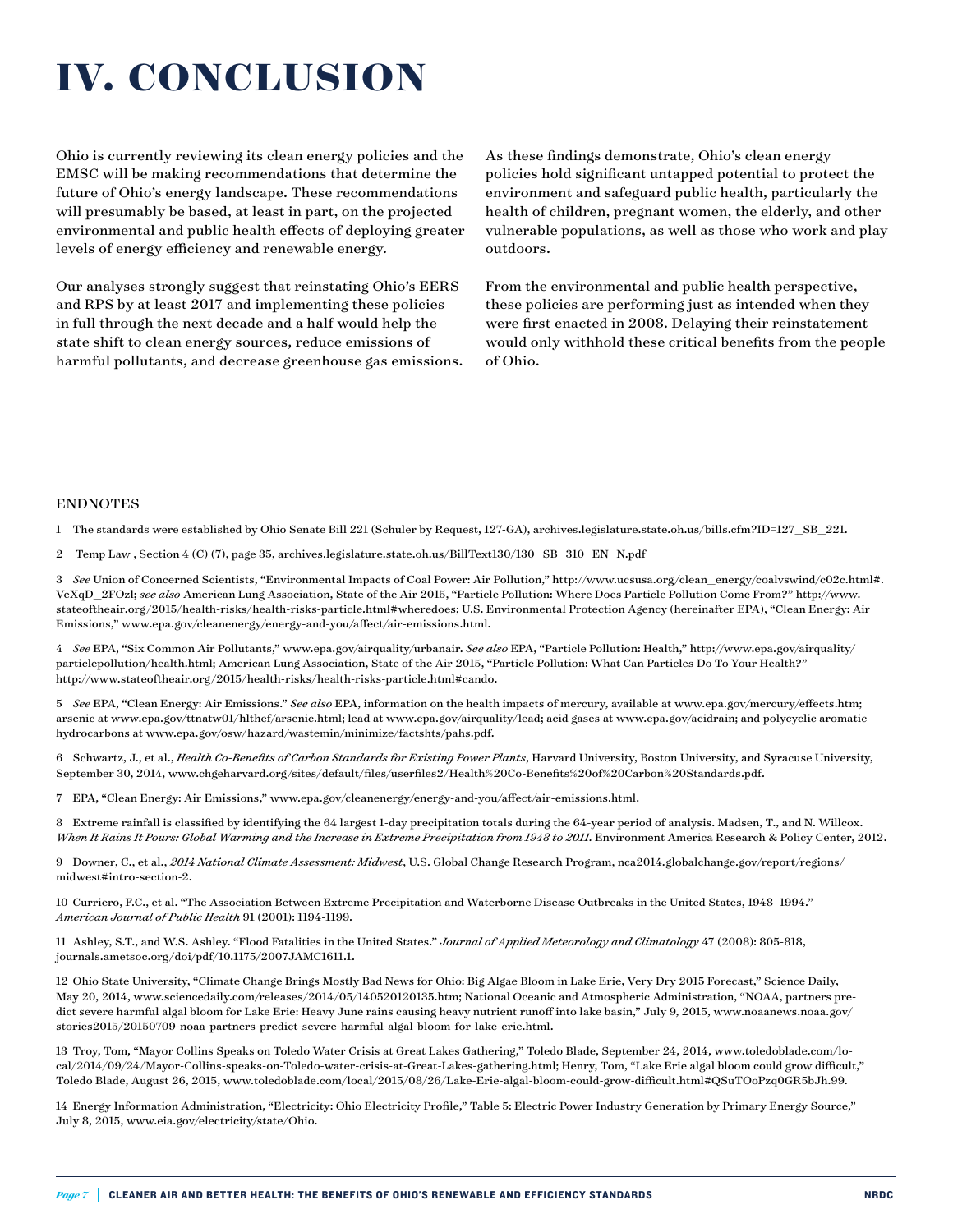15 Energy Information Administration, "Ohio: State Profile and Energy Estimates," last updated March 19, 2015, www.eia.gov/state/?sid=OH.

16 Van Atten, C., A. Saha, and L. Reynolds, *Benchmarking Air Emissions*, M.J. Bradley & Associates, May 2013, [www.mjbradley.com/sites/default/files/](http://www.mjbradley.com/sites/default/files/Benchmarking-Air-Emissions-2013.pdf) [Benchmarking-Air-Emissions-2013.pdf](http://www.mjbradley.com/sites/default/files/Benchmarking-Air-Emissions-2013.pdf). *See also* Van Atten, C., et al., *Benchmarking Air Emissions*, M.J. Bradley & Associates, July 2015, www.nrdc.org/air/ pollution/benchmarking/files/benchmarking-2015.pdf.

17 *See* "Clean Power Plan Evaluation Tools," mjbradley.com/about-us/case-studies/clean-power-plan-evaluation-tools.

18 *See* Abt Associates Inc., *Technical Support Document for the Powerplant Impact Evaluator Software Tool*, July 2010, [www.catf.us/resources/publications/](http://www.catf.us/resources/publications/view/137) [view/137](http://www.catf.us/resources/publications/view/137).

19 1 MWh is equivalent to 1,000 kilowatts of electricity used continuously for one hour.

20 All reductions are relative to 2012 levels. Health impact estimates from the PIE include Ohio as well as downwind areas outside of the state. A substantial portion of the impacts would be felt in-state, however, given the significant proportion of emissions sourced from fossil generation in Ohio as well as the large population centers likely to be affected by pollution emissions.

21 In 2012, 113.93 million homes in the United States consumed 1,375 billion kilowatt-hours of electricity. On average, each home consumed 12,069 kWh of delivered electricity, with about 1,328.0 lbs CO<sub>2</sub> per megawatt-hour for delivered electricity, assuming transmission and distribution losses at 7.2%. See EPA, Greenhouse Gas Equivalencies Calculator, [www.epa.gov/cleanenergy/energy-resources/calculator.html](http://www.epa.gov/cleanenergy/energy-resources/calculator.html).

22 M.J. Bradley's projections account for the two-year delay in implementation of the standards under SB 310. The model assumes that the EERS and RPS are frozen at current levels through the end of 2016, at which point they resume their trajectory. Note that for the purposes of this analysis, 2012 is the baseline to which we compare all other years. A more detailed projection of what might replace the lost output from Ohio's retiring coal plants if the EERS and RPS were reinstated would require a dispatch model that factors in cost information. This is because even in the absence of SB 310 some renewable energy and energy efficiency, albeit in smaller amounts, will still enter the resource mix based on market forces. Projections of this sort are not within the scope of the M.J. Bradley tool.

23 *See* EPA, "Clean Power Plan for Existing Power Plants," August 2015, www2.epa.gov/cleanpowerplan/clean-power-plan-existing-power-plants. *See also* EPA, "Clean Power Plan: State at a Glance (Ohio)," August 2015, www.epa.gov/airquality/cpptoolbox/ohio.pdf.

24 Natural Resources Defense Council, "Issue Brief: Ohio's Pathway to Cutting Carbon Polltion," August 2015, www.nrdc.org/air/clean-power-plan/files/CPP-Ohio-Compliance-IB.pdf.

25 *See, e.g*., PJM Interconnection, *PJM Economic Analysis of EPA's Proposed Clean Power Plan: State-Level Detail*, March 2, 2015, [www.pjm.com/~/media/](http://www.pjm.com/~/media/documents/reports/20150302-state-level-detail-pjm-economic-analysis-of-epas-proposed-clean-power-plan.ashx) [documents/reports/20150302-state-level-detail-pjm-economic-analysis-of-epas-proposed-clean-power-plan.ashx](http://www.pjm.com/~/media/documents/reports/20150302-state-level-detail-pjm-economic-analysis-of-epas-proposed-clean-power-plan.ashx). *See also* Natural Resources Defense Council, "Ohio and the Clean Power Plan: Affordable, Reliable, Achievable," June 2015, [www.nrdc.org/energy/files/oh-clean-power-plan-IB.pdf](http://www.nrdc.org/energy/files/oh-clean-power-plan-IB.pdf); Public Citizen, "Ohio: Clean Power, Clear Savings," June 16, 2015, [www.citizen.org/SSLPage.aspx?pid=6568.](http://www.citizen.org/SSLPage.aspx?pid=6568) While the cited reports analyze Ohio's potential for cost savings when using clean energy to meet the draft Clean Power Plan, similar analyses of the final rules are pending and will be available in the fall of 2015.

26 *See* EPA, "Clean Energy: Air Emissions."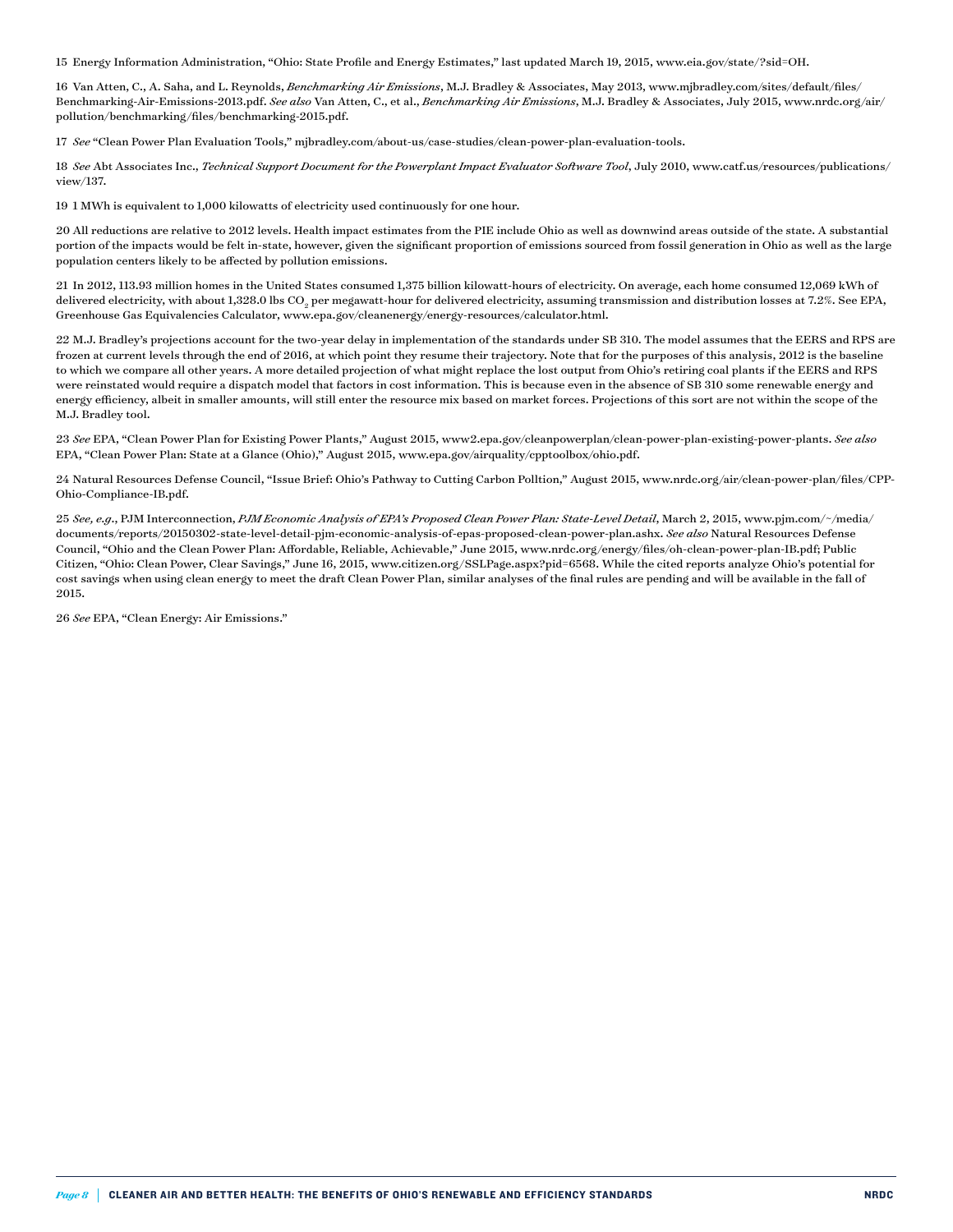### *Appendix A:* **ANALYTICAL METHODS**

The findings described in this report were generated by converting Ohio's EERS and RPS targets into quantitative environmental and public health benefits, based on an M.J. Bradley & Associates (M.J. Bradley) model and analyses conducted by the Clean Air Task Force (CATF) and MSB Energy Associates.

The M.J. Bradley model was used to conduct the initial environmental effects, determining the fossil generation reductions that would result from Ohio's EERS and RPS and the corresponding carbon pollution reductions. CATF and MSB Energy then used these estimates of pollution reductions to calculate the avoided health effects of implementing Ohio's clean energy standards.

Details of the two-step analysis are provided below.

M.J. Bradley's Clean Power Plan Compliance Tool was used to estimate the avoided carbon emissions associated with implementing the RPS and EERS from 2017 to 2029.<sup>1</sup> This tool is designed to perform a simple resource analysis for each state, simulating the overall changes in generation that result from specified policies—in this case, displacement of coal- and natural gas–fired generation with full utilization of the RPS and EERS—under a given set of background assumptions.

For this report, we projected carbon emissions reductions in Ohio from 2017 to 2029, relative to 2012, using the Compliance Tool with the following assumptions:

- $\blacksquare$  Ohio achieves annual incremental energy efficiency savings of 1% between 2017 and 2020. Annual incremental savings increase to 2% in 2021 and remain at that level through the end of the Clean Power Plan compliance period. This is consistent with the amended requirements of Senate Bill 310.
- Generation from renewable energy sources is fixed at 2.5% of electricity sales through 2016. Starting in 2017, this share is increased by 1 percentage point annually until it reaches 12.5% of sales in 2026. The share of renewable energy in Ohio's generation mix remains unchanged thereafter. This is consistent with the amended requirements of Senate Bill 310.
- About one-third of Ohio's existing coal fired capacity (7 GW) is projected to be retired by 2020 (based on a list of announced coal plant retirements compiled by M.J. Bradley). Full implementation of the EERS and RPS

ensures that this generation is not replaced by a ramp-up of other coal-fired power plants. Instead, this generation is replaced with a mix of energy efficiency, renewable energy, and natural gas–fired generation. In a given year and scenario, if the amount of incremental energy efficiency and renewable energy exceeds the resource gap left by retiring coal units, then the EE and RE resources further decrease overall coal-fired generation. For purposes of this analysis, we considered two scenarios: one in which incremental energy efficiency and renewable energy would displace fossil generation in a 60:40 ratio, with 60% displacing coal-fired generation and 40% displacing natural gas resources; and one in which these clean energy sources would displace fossil fuels based on a 40:60 ratio, with 40% displacing coal-fired generation and 60% displacing natural gas resources.

- $\blacksquare$  Contributions of other generating resources including nuclear and hydropower remain constant at their 2012 levels.
- Based on average emissions factors, coal plants produce 2,126 pounds of carbon dioxide per MWh and natural gas plants produce 963 pounds of carbon dioxide per MWh.

Figure 1 shows the significant downward trajectory of carbon emissions between 2017 and 2029 under both coal displacement scenarios analyzed.



### Figure 1: Ohio Carbon Pollution Emmissions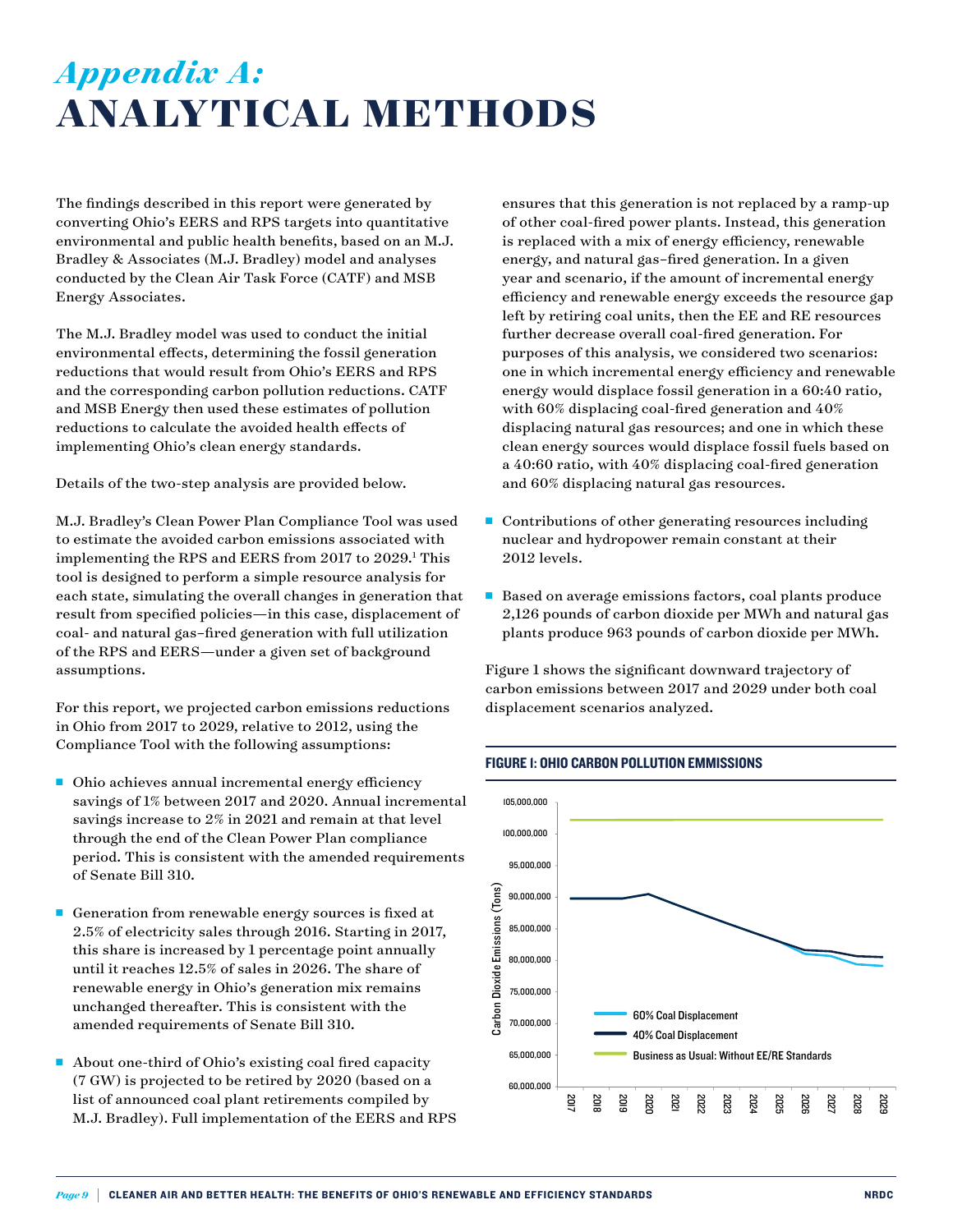CATF conducted the second part of the analysis, projecting the resulting public health effects from full implementation of the EERS and RPS from 2017 to 2029. Since coal-fired power generation is the primary source of such impacts, CATF used the M.J. Bradley model's avoided coal generation projections as the basis for calculating avoided health effects. Health impact estimates from the PIE include Ohio as well as downwind areas outside of the state. A substantial portion of the impacts would be felt in-state, however, given the significant proportion of emissions sourced from fossil generation in Ohio as well as the large population centers likely to be affected by pollution emissions.

CATF made a few key assumptions in conducting the health impacts analysis. For in-state generation, CATF used the M.J. Bradley model's projections regarding percentage of coal generation in each year. With respect to power imports to Ohio from out of state, the M.J. Bradley data provided overall import estimates, without specifying a percentage of imported coal generation. In estimating imports into Ohio, the M.J. Bradley model adjusted electricity demand beyond 2012 levels to reflect any incremental energy efficiency savings. CATF reviewed the Electric Power Annual and determined that coal plants made up 80.7% of the fossil generation in surrounding states that would be likely to be imported to Ohio (i.e., that would not be necessary to serve baseload in those states).2 CATF used that fraction to convert the M.J. Bradley calculation of reductions in overall imports to reductions in imports from coal generation.

CATF then used the Powerplant Impact Evaluator (PIE) model to calculate the health effects per MWh of coal generation. The PIE model was developed by Abt Associates, the consulting firm used by the U.S. Environmental Protection Agency (EPA) to assess the avoided health effects of federal air pollution regulations. The PIE model incorporates the same peer-reviewed methodology used by EPA, which is widely accepted in the scientific community.

The PIE model uses data on the emissions from each coal-fired power plant in the geographic area under consideration, based on each plant's reports to the EPA's Continuous Emissions Monitoring Site (CEMS) database. These emissions data are combined with weather data and atmospheric chemistry to determine each plant's contribution to the concentration of air pollutants in the atmosphere. The model uses these concentrations as inputs into a set of equations that relate pollutant levels to specific adverse health effects. These equations are derived from the peer-reviewed health studies of dose-response relationships used by EPA in assessing the benefits of its air pollution regulations. Running the PIE model thus produces estimates of each coal plant's annual health impacts in each county affected by the plant's emissions. Combining these countylevel results provides health impacts on a statewide level. A more detailed description of the PIE model is given in the last section of this Appendix.

To estimate the health impacts of future reductions in coal-fired power generation, CATF used the above analysis and calculated the health impacts per MWh of generation for both in-state and out-of-state generation. First, CATF determined the health impacts caused by Ohio coal plants in 2012 and ran the model using 2012 emissions data. Second, CATF divided the health impacts of Ohio's coalfired generation by the amount of MWh generated in Ohio from coal in 2012 to produce estimates of per-MWh health impacts caused by coal plants in the state.

CATF's analysis also accounts for the fact that roughly one-quarter of the power used in Ohio comes from out of state. It is quite difficult to model the exact sources of imported electricity. To address this, CATF assumed that the power coming into Ohio would, for the most part, come from bordering states: Indiana, Michigan, Pennsylvania, Kentucky, and West Virginia. CATF treated those five states as a single block and calculated the health impacts per unit of coal generation from the entire block, using the same approach described for Ohio plants above.

Finally, CATF multiplied the estimated impacts per MWh of coal generation for Ohio and the surrounding states by the MWh changes in coal generation and coal-generated imports by year resulting from the EERS and RPS. This calculation produced the annual health effect figures set forth in Tables 1 and 2 of the report.

### Description of Powerplant Impact Evaluator Model Methodology

PIE was developed specifically to estimate the health and economic impacts of electric generating units (EGUs) in the United States, focusing on the impacts of particulate matter less than 2.5 microns in aerodynamic diameter (PM2.5). This air pollutant has been linked to a variety of serious health effects, including asthma attacks, chronic bronchitis, hospital admissions, and premature mortality.

To estimate the PM2.5-related benefits associated with reducing emissions from EGUs, the PIE model first calculates the impact on ambient air quality. Then, using the results from epidemiological studies, it estimates the number of adverse health impacts (e.g., avoided deaths), and finally, it estimates the associated economic benefits (the latter are not included in this report). This three-step process is the standard approach for evaluating the health and economic benefits of reduced air pollution. EPA used this approach when evaluating the National Ambient Air Quality Standards (U.S. EPA, 2006), the Clean Air Act (U.S. EPA, 1999b), the benefits of reducing greenhouse gases (Abt Associates Inc., 1999), the health effects of motor vehicles (U.S. EPA, 2000; 2004), and other major regulations.